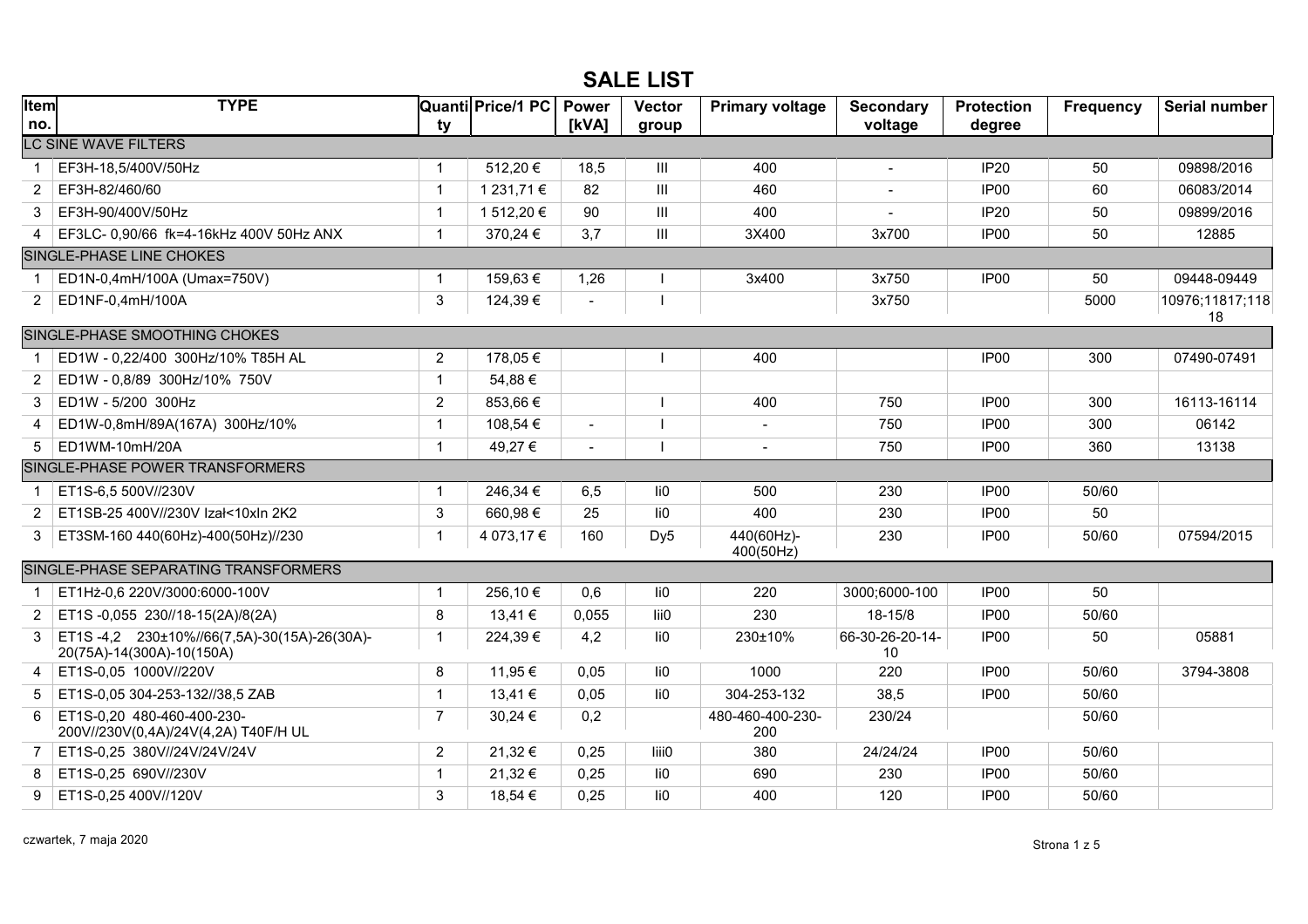|                | 10   ET1S-0,26 480-460-400-230-200V//230V T40F/H UL | $\mathbf{1}$   | 37,80 €  | 0,26 |      | 480-460-400-230-<br>200 | 230                       |                  | 50/60 |             |
|----------------|-----------------------------------------------------|----------------|----------|------|------|-------------------------|---------------------------|------------------|-------|-------------|
|                | 11 ET1S-0,50 230//5                                 | 4              | 26,34 €  | 0,50 | li0  | 230                     | 5                         | IP <sub>00</sub> | 50/60 |             |
|                | 12 ET1S-0,50 400V//60V(5A)/24V(8,33A)               | $\overline{2}$ | 33,07€   | 0,5  | lii0 | 400                     | 60/24                     | IP <sub>00</sub> | 50/60 | 04890-04891 |
|                | 13 ET1S-0,63 440V//220V                             | 6              | 40,37€   | 0,63 | li0  | 440                     | 220                       | IP <sub>00</sub> | 50/60 |             |
|                | 14 ET1S-0,70 400V//7V                               | $\mathbf{1}$   | 48,73€   | 0,7  | li0  | 400                     | $\overline{7}$            | IP <sub>00</sub> | 50/60 | 00147       |
|                | 15 ET1S-0,75 690V//230V                             | $\overline{2}$ | 48,73€   | 0,75 | li0  | 690                     | 230                       | IP <sub>00</sub> | 50/60 | 11590,11594 |
|                | 16 ET1S-0,75 690//230                               | $\mathbf{1}$   | 43,90 €  | 0,75 |      | 690                     | 230                       |                  | 50    |             |
|                | 17 ET1S-1,5 400//110                                | $\overline{2}$ | 87,80 €  | 1,5  | li0  | 400                     | 110                       | IP <sub>00</sub> | 50/60 |             |
|                | 18 ET1S-2,0 440/230                                 | $\mathbf{1}$   | 104,88 € | 2,0  | li0  | 440                     | 230                       | IP <sub>00</sub> | 50/60 |             |
|                | 19 ET1SB-4,0 400V//230V Izał<10xln 2K2 T40F         | 6              | 209,76€  | 4,0  | li0  | 400                     | 230                       | IP <sub>00</sub> | 50    |             |
|                | 20 ET1SM-0,05 380//24                               | $\mathbf{1}$   | 12,20 €  | 0,05 | li0  | 380                     | 24                        | IP <sub>00</sub> | 50/60 | 12633       |
|                | 21 ET1SM-0,05 380V//12V                             | $\overline{2}$ | 12,32 €  | 0,05 | li0  | 380                     | 12                        | IP <sub>00</sub> | 50/60 |             |
|                | 22 ET1SM-0,05 440//220                              | $\mathbf{1}$   | 10,73 €  | 0,05 | li0  | 440                     | 220                       | IP00             | 50/60 |             |
|                | 23 ET1SM-1,0 690//230                               | $\mathbf{1}$   | 49,27€   | 1,0  |      | 690                     | 230                       |                  | 50    |             |
|                | 24 ET3S-0,15 380//18,5                              | 14             | 41,71 €  | 0,15 | Dy11 | 380                     | 18,5                      | IP00             | 50    | 17919-17938 |
|                | SINGLE-PHASE ISOLATING TRANSFORMERS                 |                |          |      |      |                         |                           |                  |       |             |
|                | ET1MED-8,0 230V//230V                               | $\mathbf{1}$   | 370,73€  | 8,0  | li0  | 230                     | 230                       | IP00             | 50    | 03935/2016  |
| $\overline{2}$ | ET1o-0,20 230//230                                  | $\overline{7}$ | 18,29€   | 0,2  | li0  | 230                     | 230                       | IP00             | 50/60 | 32200-32206 |
| 3              | ET1o-3,5 230//230                                   | 9              | 148,78 € | 3,5  | li0  | 230                     | 230                       | IP00             | 50    | 32084-32092 |
| 4              | ET1o-0,16 500V//24V(3,33A)/24V(3,33A) E             | 5              | 20,73€   | 0,16 | li0  | 500V                    | 24V(3,33A)/24V(<br>3,33A) | IP00             | 50/60 | 19486-19490 |
| 5              | ET1o-0,25 230//24                                   | $\mathbf{1}$   | 21,95€   | 0,25 | li0  | 230                     | 24                        | IP00             | 50/60 | 16188       |
| 6              | ET1o-0,32 230V//50V(6A)-24V(1A)                     | 9              | 27,78€   | 0,32 | li0  | 230                     | $50 - 24$                 | IP <sub>00</sub> | 50/60 | 09233-09234 |
| 7              | ET1o-0,32 400V//12V kl.II                           | $\mathbf{1}$   | 27,78€   | 0,32 | li0  | 400                     | 12                        | IP00             | 50/60 | 15160       |
| 8              | ET1o-0,50 480V//120V 60Hz TS35                      | $\mathbf{1}$   | 36,59€   | 0,50 | li0  | 480                     | 120                       | IP <sub>00</sub> | 60    | 11411       |
| 9              | ET1o-12,0 127//220                                  | $\mathbf{1}$   | 442,44 € | 12   | li0  | 127                     | 230                       | IP <sub>00</sub> | 50    | 08012       |
|                | 10 ET1o-12,0 127//220                               | $\mathbf{1}$   | 442,44 € | 12   | li0  | 127                     | 230                       | IP00             | 50    | 08012       |
|                | 11 ET1o-12,0 220//120                               | $\mathbf{1}$   | 442,44 € | 12   | li0  | 127                     | 230                       | IP00             | 50    | 08012       |
|                | 12   ET1o-12,0 230//120                             | $\mathbf{1}$   | 442,44 € | 12   | li0  | 127                     | 230                       | IP00             | 50    | 08012       |
|                | 13 ET1o-2,0 440//230                                | $\mathbf{1}$   | 104,88 € | 2,0  | li0  | 440                     | 230                       | IP <sub>00</sub> | 50/60 | 21946/2018  |
|                | 14 ET1o-3,0 230V//350V                              | $\mathbf{1}$   | 177,80 € | 3,0  | li0  | 230                     | 350                       | IP <sub>00</sub> | 50/60 | 04309       |
|                | 15 ET1o-5,0 400V//400V<br>szt.1                     | $\mathbf{1}$   | 282,93€  | 5    |      | 400                     | 400                       |                  | 50    | 16846/2010  |
|                | 16 ET1o-6,3 400V//500V<br>szt.1                     | $\mathbf{1}$   | 307,32€  | 6,3  | li0  | 400                     | 500                       | IP00             | 50    | 16602       |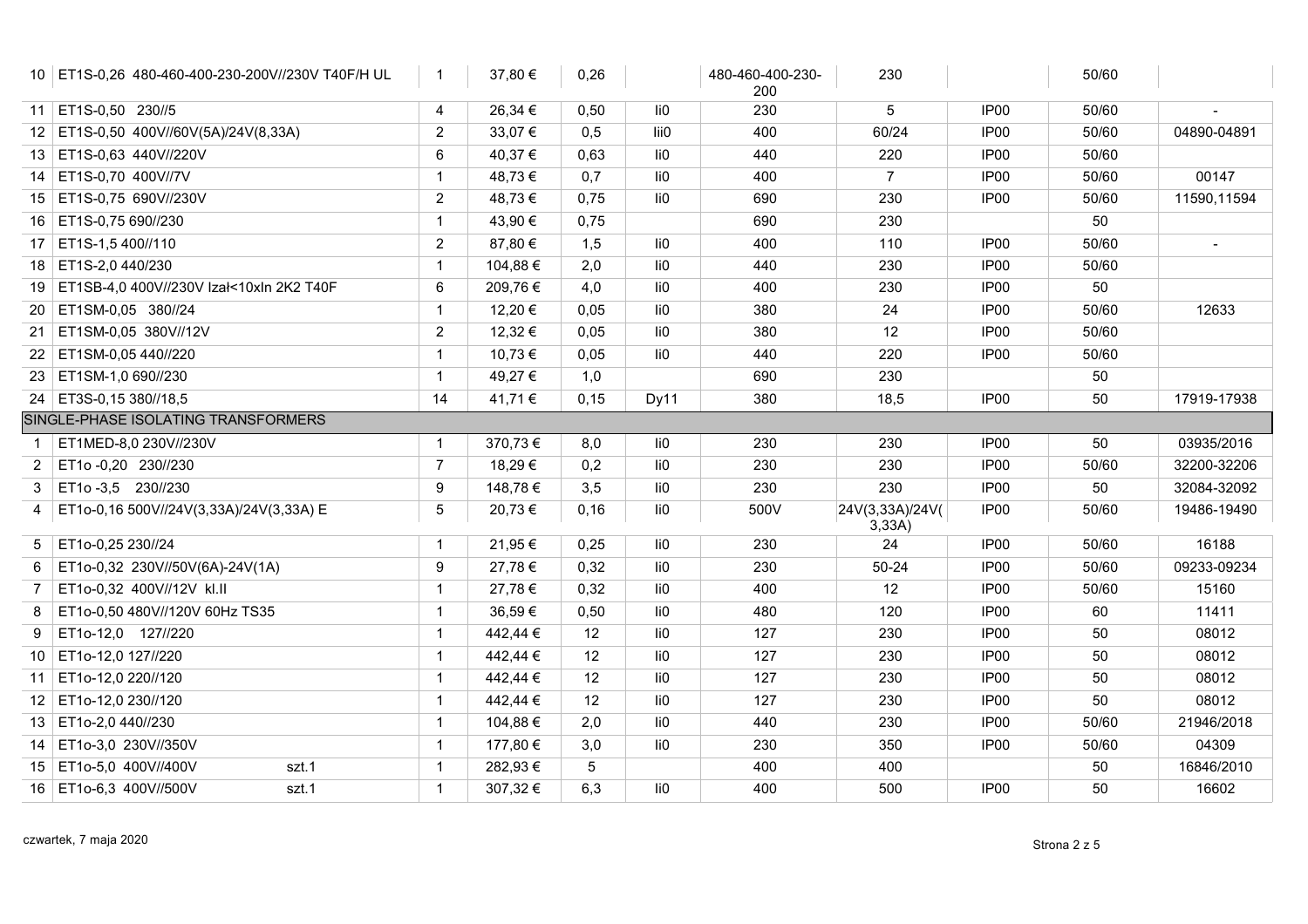| 17             | ET1oG-0.05 230V//42V                                                                                                    | $\overline{2}$ | 14,49€   | 0,05 | li0                | 230                                              | 42                                     | IP <sub>00</sub> | 50/60 |                                 |
|----------------|-------------------------------------------------------------------------------------------------------------------------|----------------|----------|------|--------------------|--------------------------------------------------|----------------------------------------|------------------|-------|---------------------------------|
|                | 18 ET1oG-0,25 660-440-380+25//230-42/42-30-24                                                                           | $\overline{2}$ | 34,88€   | 0,25 | lii0               | 660-440-380+25                                   | 230-42/42-30-24                        | IP00             | 50/60 | 16206;16208                     |
|                | 19 ET1oG-0.25 660-500-380V+25V//230V/42-30-24V                                                                          | 5              | 25.61 €  | 0,25 | li0                | 660-500-380V+25V                                 | 230V/42-30-24V                         | IP <sub>00</sub> | 50/60 |                                 |
|                | 20 ET1oG-0,5 500±2x2,5%//24/24-42/230                                                                                   | $\overline{2}$ | 41,46€   | 0,5  | liii0              | 500                                              | 24/24-42/230                           | IP00             | 50/60 |                                 |
| 21             | ET1oG-0,77 1000V//231-<br>220V(1,54A)/220V(0,27A)/42V(1,43A)/30-27-24V(10A)<br><b>T45F</b>                              | $\overline{7}$ | 66,54 €  | 0,77 | liiii0             | 1000                                             | $231 -$<br>220/220/42/30-<br>$27 - 24$ | IP00             | 50/60 | 15294-<br>15297,15299-<br>15301 |
|                | 22 ET1oG-1,0 400V//240-<br>230V(1,67A)/42V(4,76A)/24V(10,4A)/24V(6,25A) T45F<br>T/3                                     |                | 85,95€   | 1,0  | liiii0             | 400                                              | $240 -$<br>230/42/24/24                | IP00             | 50/60 |                                 |
|                | 23 ET1oG-1,0 440V//240-<br>230V(1,67A)/42V(5,95A)/24V(8,33A)/24V(6,25A) T45F<br>T/3                                     |                | 85,95€   |      | liiii0             | 440                                              | $240-$<br>230/42/24/24                 | IP <sub>00</sub> | 50/60 |                                 |
|                | 24 ET1oG-1.08<br>440V//230V(0,91A)/42V(9,5A)/24V(16,7A)/42V(0,71A)/2<br>4V(1,67A) T45F                                  |                | 85,95€   | 1,08 | <b>liiiii0</b>     | 44                                               | 230/42/24/42/24                        | IP <sub>00</sub> | 50/60 |                                 |
|                | 25 ET1oG-1,3 1000V+2x5%//24-<br>42V(8,3A)/24V(14,6A)/42V(5,95A)/220V(2,27A)                                             | $\overline{2}$ | 100,88 € | 1,3  | liiii0             | 1000+2x5%                                        | 24-42/24/42/220                        | IP <sub>00</sub> | 50/60 |                                 |
|                | 26 ET1oG-1,5 1210-1140-1100-1050-1000-710-660-550-<br>500V//240V(1,5A)/44V(11,8A)/24V(22,5A)/2x9V(4,44A)<br><b>T40F</b> |                | 119,83 € | 1,5  | liiii0             | 1210-1140-1100-<br>1050-1000-710-<br>660-550-500 | 240/44/24/2x9                          | IP <sub>00</sub> | 50    |                                 |
|                | 27 ET1oG-1,9<br>460//220(2,72A)/220(2,72A)/220(0,9A)/42(4,76A)/42(3,5<br>7A)/24(6,25A) T45F                             |                | 97,32€   | 1,9  |                    | 460                                              | 220/220/220/42/<br>42/24               |                  | 50    |                                 |
|                | 28 ET1oM-0,50 500V±10%//230V(0,43A)/42V(9,52A)                                                                          | 8              | 48,90 €  | 0,5  | lii0               | 500±10%                                          | 230/42                                 | IP <sub>00</sub> | 50/60 | 00492-00501                     |
|                | 29 ET1S-12,0 127//220                                                                                                   | $\mathbf{1}$   | 442,44 € | 12   | li0                | 127                                              | 230                                    | IP <sub>00</sub> | 50    | 08012                           |
|                | 30   ET1S-12,0 220//120                                                                                                 | $\mathbf{1}$   | 442,44 € | 12   | li0                | 127                                              | 230                                    | IP <sub>00</sub> | 50    | 08012                           |
| 31             | ET1S-12,0 230//120                                                                                                      | $\mathbf{1}$   | 442,44 € | 12   | li0                | 127                                              | 230                                    | IP <sub>00</sub> | 50    | 08012                           |
|                | 32 ET3oG-4,0 500+2x5%//231(5A)/231(5A)                                                                                  | $\mathbf{1}$   | 191,46 € | 4,0  |                    | 500+2x5%                                         | 231/231                                |                  | 50    |                                 |
|                | THREE-PHASE SHUNT REACTORS                                                                                              |                |          |      |                    |                                                  |                                        |                  |       |                                 |
|                | ED3K-13,8VA/1140V 300H/7mA                                                                                              | 6              | 29,27€   | 13,8 | Ш                  | 3x1140                                           |                                        | IP <sub>00</sub> | 50    | 15363-15368                     |
|                | THREE-PHASE PROTECTIVE CHOKES FOR HARMONICS FILTRATION                                                                  |                |          |      |                    |                                                  |                                        |                  |       |                                 |
| -1             | ED3F-35.5/400/7                                                                                                         | -1             | 115,85 € |      | Ш                  | 400                                              |                                        | IP <sub>00</sub> | 50    |                                 |
| 2              | ED3F-35.5/400/7 40/440                                                                                                  | $\mathbf{1}$   | 115.85 € | 35,5 | Ш                  | 400                                              |                                        | IP <sub>00</sub> | 50    | 20104/2013                      |
| 3              | ED3F-5kVAr/400V/7%                                                                                                      | $\mathbf{1}$   | 54,88€   | 5    | $\mathop{\rm III}$ | 3x400                                            | 3x750                                  | IP00             | 50    |                                 |
|                | THREE-PHASE LINE CHOKES                                                                                                 |                |          |      |                    |                                                  |                                        |                  |       |                                 |
|                | ED3N-0.05/252 AL.                                                                                                       |                | 102,44 € |      | III                | 400                                              |                                        | IP <sub>00</sub> | 50    | 14920/2012                      |
| $\overline{2}$ | ED3N-0,07/200 AL.                                                                                                       | $\mathbf{1}$   | 82,93€   |      |                    | 400                                              |                                        | IP00             | 50    |                                 |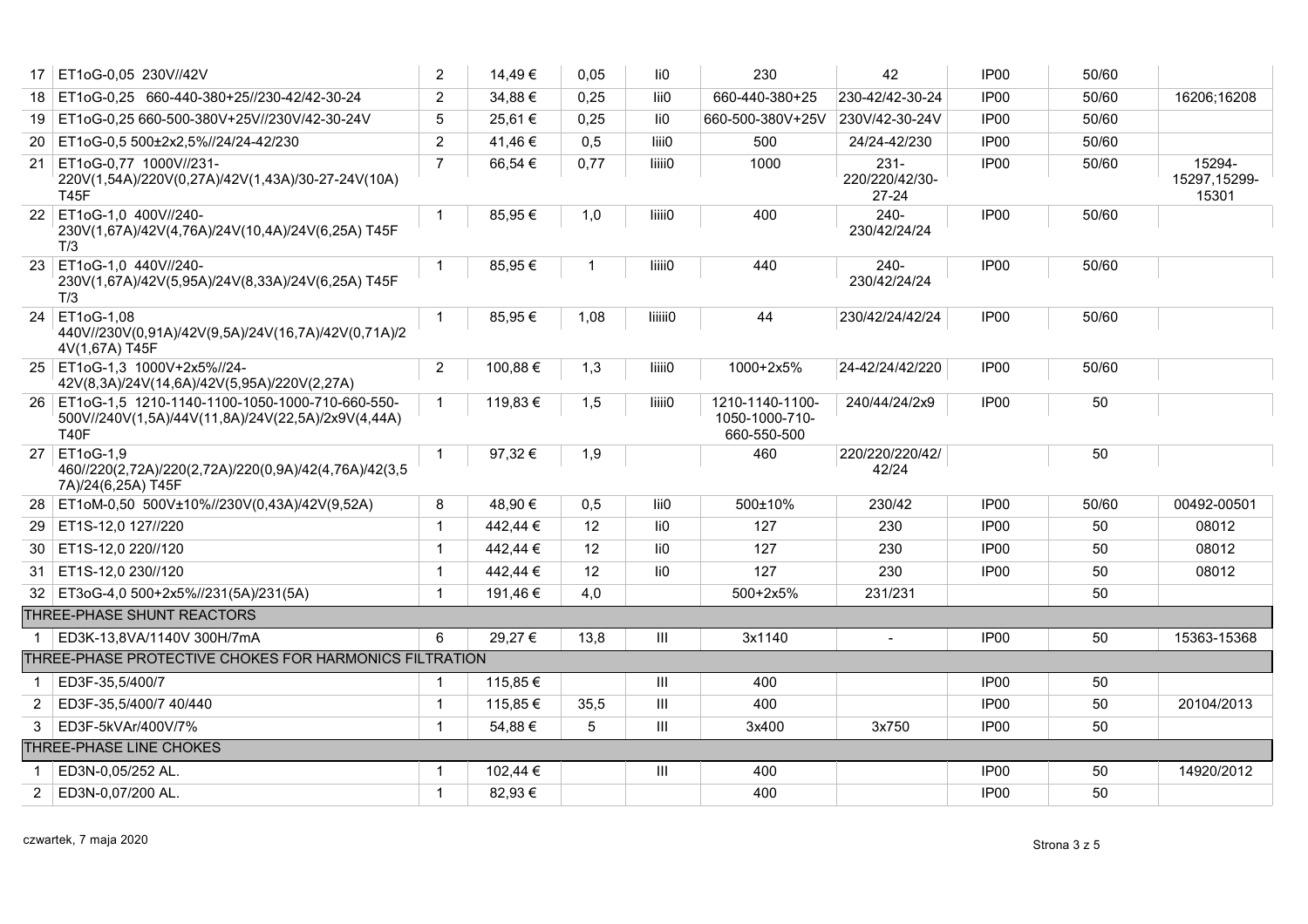|                | ED3N-0,14/200                                           |                | 353,66 €   |           | Ш                                  | 0,14        | 200A  | IP <sub>00</sub> | 50     | XXXX/2015   |  |  |
|----------------|---------------------------------------------------------|----------------|------------|-----------|------------------------------------|-------------|-------|------------------|--------|-------------|--|--|
| 4              | ED3N-0,7mH/100A                                         | 9              | 478,05€    | 6,59      | $\mathop{\rm III}$                 | 3x400       | 3x750 | IP <sub>00</sub> | 50     | 14546-14555 |  |  |
| 5              | ED3NC-0,27/430 (U=3x1140V)                              | $\mathbf{1}$   | 939,02€    |           | $\mathop{\rm III}$                 | 0,27mH      | 430A  | IP <sub>00</sub> | 50     | 17386       |  |  |
|                | THREE-PHASE MOTOR CHOKES                                |                |            |           |                                    |             |       |                  |        |             |  |  |
|                | ED3S - 0,157/400 AL (U=3x600V) T40H                     | $\mathbf{1}$   | 221,95€    | 23,7      | $\mathop{\rm III}$                 | 600         |       | IP <sub>00</sub> | 50     | 05748-05749 |  |  |
| 2              | ED3S-0,33mH/150A                                        | $\mathbf{1}$   | 512,44 €   | 6,99      | $\mathop{\rm III}$                 | 3x400       | 3x750 | IP <sub>00</sub> | 50     |             |  |  |
| 3              | ED3S-0,75mH/80A (U=3x400V)                              | $\overline{2}$ | 277,35 €   | 4,52      | $\ensuremath{\mathsf{III}}\xspace$ | 3x400       | 3x750 | IP <sub>00</sub> | 50     | 06140       |  |  |
|                | THREE-PHASE CHOKES FOR SPECIAL APPLICATIONS             |                |            |           |                                    |             |       |                  |        |             |  |  |
| $\overline{1}$ | ED3X-3mH/10A + 3mh/20A                                  | $\mathbf{1}$   | 109,51 €   | 1,41/1,13 | III/III                            | 3x400       | 3x750 | IP <sub>00</sub> | 250/50 | 10708       |  |  |
|                | THREE-PHASE POWER TRANSFORMERS                          |                |            |           |                                    |             |       |                  |        |             |  |  |
| -1             | ET3S-15 520-480-440V//230V Yy0 60Hz                     | $\mathbf{1}$   | 606,10€    | 15        | Yy0                                | 520-480-440 | 230   | IP <sub>00</sub> | 60     | 11507       |  |  |
| $\overline{2}$ | ET3S-250 1000V//2x440V                                  | $\mathbf{1}$   | 3 963,41 € | 250       |                                    | 1000        | 440   |                  | 50     |             |  |  |
| 3              | ET3S-30 400V//230V Dyn5 Ir^<10In^                       | $\overline{2}$ | 841,46€    | 30        | Dyn <sub>5</sub>                   | 400         | 230   | IP <sub>00</sub> | 50     |             |  |  |
| 4              | ET3S-44 400//34,6 Yd11(7) (Yiii)                        | $\mathbf{1}$   | 1 401,22 € | 44        | Yy0                                | 400         | 60    | IP00             | 50     | 09902       |  |  |
| 5              | ET3S-44 400//60 Yy0                                     | $\mathbf{1}$   | 1 401,22 € | 44        | Yy0                                | 400         | 60    | IP <sub>00</sub> | 50     | 09902       |  |  |
| 6              | ET3SM-15 440V//110V Dyn5 60Hz IP44                      | $\mathbf{1}$   | 637,56 €   | 15        | Dyn <sub>5</sub>                   | 440         | 110   | <b>IP44</b>      | 60     | 14722       |  |  |
| 7              | ET3SM-216 380±2,5%//200 Dy5 50Hz                        | $\overline{2}$ | 4 750,49 € | 250       | Dy <sub>5</sub>                    | 450±2,5%    | 231   | IP <sub>00</sub> | 60     |             |  |  |
| 8              | ET3SM-240 380±2,5%//100 Dy5 50Hz                        | $\overline{2}$ | 5489,76€   | 280       | Dy <sub>5</sub>                    | 450±2,5%    | 118   | IP <sub>00</sub> | 60     | 0876;0877   |  |  |
| 9              | ET3SM-250 450±2,5%//231 Dy5 60Hz T45H                   | $\overline{2}$ | 4 750,49 € | 250       | Dy <sub>5</sub>                    | 450±2,5%    | 231   | IP <sub>00</sub> | 60     |             |  |  |
|                | 10 ET3SM-280 450±2,5%//118 Dy5 60Hz                     | $\overline{2}$ | 5489,76€   | 280       | Dy <sub>5</sub>                    | 450±2,5%    | 118   | IP00             | 60     | 0876;0877   |  |  |
|                | 11 ET3SM-54 380±2,5%//100 Dy5 50Hz                      | $\overline{2}$ | 1 605,12 € | 63        | Dy <sub>5</sub>                    | 450±2,5%    | 118   | IP <sub>00</sub> | 60     | 16145;16144 |  |  |
|                | 12 ET3SM-63 450±2,5%//118 Dy5 60Hz                      | $\overline{2}$ | 1 605,12 € | 63        | Dy <sub>5</sub>                    | 450±2,5%    | 118   | IP <sub>00</sub> | 60     | 16145;16144 |  |  |
|                | 13 ET3SM-90 450-445-440V//225V Dy5 60Hz IP23            | $\mathbf{1}$   | 2 007,80 € | 90        | Dy <sub>5</sub>                    | 450-445-440 | 225   | IP <sub>23</sub> | 60     | 10951       |  |  |
|                | THREE-PHASE SEPARATING TRANSFORMERS                     |                |            |           |                                    |             |       |                  |        |             |  |  |
|                | ET3S - 0,5 500-5%+2,5%//160 Yd5                         | $\overline{2}$ | 96,83€     | 0,5       | Yd5                                | 500-5%+2,5% | 160   | IP <sub>00</sub> | 50/60  | 10517-10518 |  |  |
| 2              | ET3S - 9,0 400-380//60 Yy0 IP23                         | $\mathbf{1}$   | 496,34 €   | 9         | Yy0                                | 3x380-400   | 3x60  | IP <sub>23</sub> | 50     | 05468       |  |  |
| 3              | ET3S-0,4 380//18,5 Yy0                                  | 4              | 91,46€     | 0,4       | Yy0                                | 380         | 18,5  | IP00             | 50/60  | 08816-08821 |  |  |
| 4              | ET3S-0,4 220//18,5 Dy                                   | 4              | 91,46€     | 0,4       | Yy0                                | 380         | 18,5  | IP <sub>00</sub> | 50/60  | 08816-08821 |  |  |
| 5              | ET3SB-0,5 400V/50V/20V//170V Yd5                        | $\mathbf{1}$   | 102,20 €   | 0,5       | Yd <sub>5</sub>                    | 400/50/20   | 170   | IP <sub>00</sub> | 50/60  |             |  |  |
|                | THREE-PHASE ISOLATING TRANSFORMERS                      |                |            |           |                                    |             |       |                  |        |             |  |  |
| $\overline{1}$ | ET1UF-0,40 480//3x120                                   | $\overline{2}$ | 37,80 €    | 0,40      | li0                                | 480         | 3x120 | IP <sub>00</sub> | 50/60  |             |  |  |
| 2              | ET1UF-0,40 480-460-400-380-230//24                      | 3              | 39,02€     | 0,40      | li0                                | 480-230     | 24    | IP <sub>00</sub> | 50/60  |             |  |  |
| 3              | ET1UF-0,40 500-480-460-440-400-380-230-220-<br>200//120 | $\overline{2}$ | 40,24 €    | 0,40      | li0                                | 500-200     | 120   | IP <sub>00</sub> | 50/60  |             |  |  |